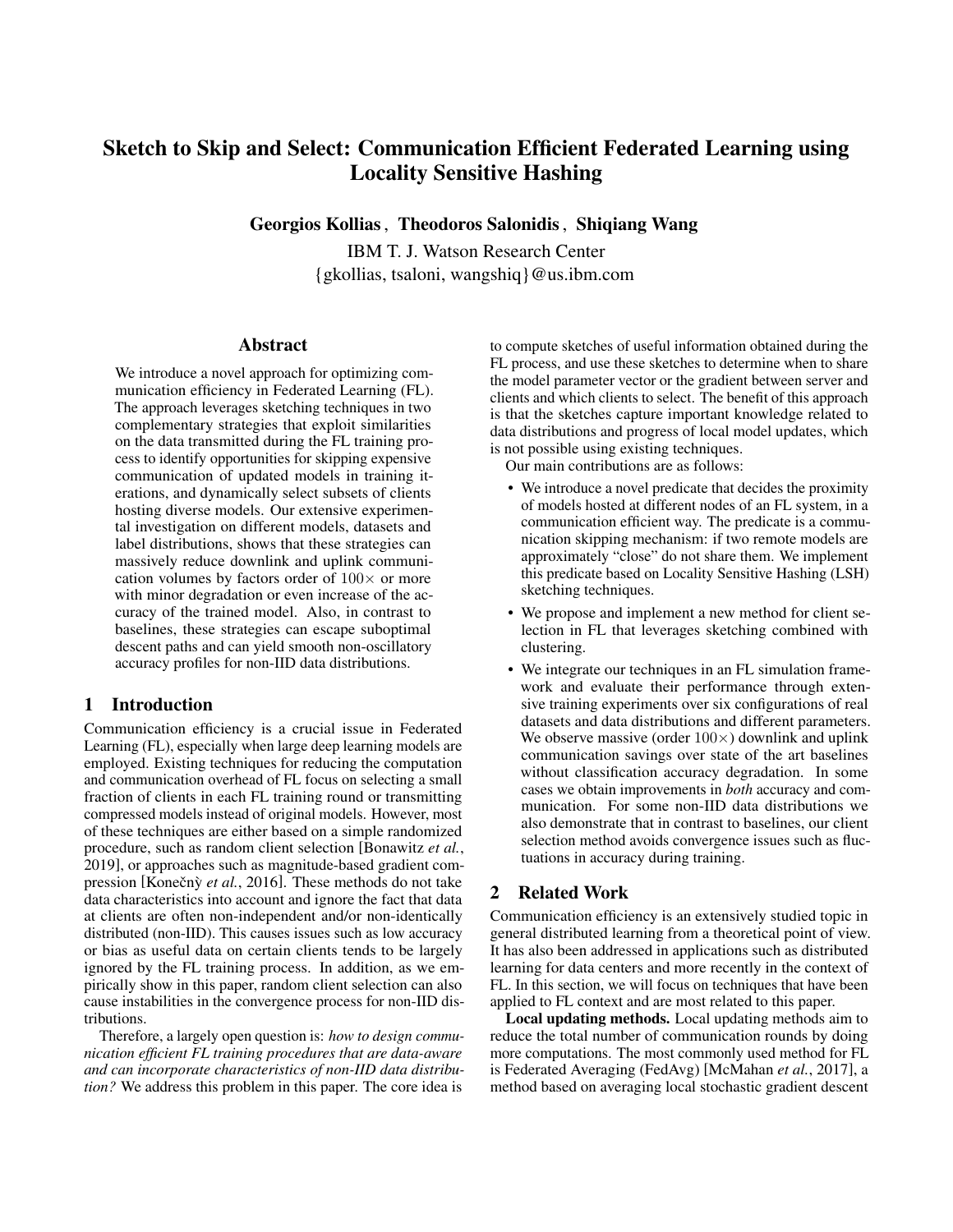(SGD) updates. FedAvg reduces communication overhead by doing multiple local SGD updates in parallel per communication round. FedProx improves upon FedAvg for the case of heterogeneous data [Li *et al.*[, 2020\]](#page-6-3). The number of FedAvg SGD updates in these techniques is typically fixed and not adaptive to changing data. This can create divergence issues (if set too high) or high communication overhead (if set too low). The work of [Wang *et al.*[, 2019\]](#page-6-4) proposes adaptive techniques for deciding the number of local SGD updates and frequency of communication to server. However, it does not exploit data similarities between clients and server and across clients.

FL training using model compression. There exist several approaches which perform FL training using compressed model parameters or gradients in order to reduce communication overhead, at the potential expense of accuracy. These schemes use different compression techniques such as forcing the updating models to be sparse and low-rank or performing quantization with structured random rotations  $[Konečn\hat{y}]$ *et al.*[, 2016\]](#page-6-1). In [Li *et al.*[, 2019\]](#page-6-5), Li et. al. proposed DiffSketch which compresses transmitted messages via sketches to achieve communication efficiency and privacy benefits. For independent and identically distributed (IID) *MNIST* data with a large number of clients, they show high communication benefits, but these come at the expense of accuracy. Most approaches reduce overhead on the uplink direction from clients to server. The work in [\[Caldas](#page-6-6) *et al.*, 2018] uses lossy compression and dropout to reduce server-to-device downlink communication. In FetchSGD [\[Rothchild](#page-6-7) *et al.*, 2020] the clients sketch their gradients using Count Sketch [\[Charikar](#page-6-8) *et al.*[, 2002\]](#page-6-8),which is a randomized data structure, before transmitting to the server. In [Chen *et al.*[, 2021\]](#page-6-9) they similarly leverage count sketches for compression but under distributed differential privacy (DP) via secure aggregation (SecAgg).

Our approach significantly differs from the above approaches. It does not perform FL training based on compressed model parameters. Instead, it uses a special type of sketches based on LSH to decide on client selection and transmission of non-compressed model parameters. Thus, the goal is to minimize communications while using the necessary non-compressed data to maintain high accuracy by exploiting data similarities during the training process. In addition the above approaches typically demonstrate communication reduction but may yield significant accuracy loss. In contrast, our approach can yield massive communication overhead reduction (up to  $100 \times$ ) for non-IID distributions with minimal or zero accuracy loss. Our approach is also based on a generic sender/receiver predicate and is directly applicable to both uplink and downlink directions. It is also orthogonal to the existing compression-based training schemes and can be used in conjunction with them for further communication gains, if desirable.

Client selection methods. Client selection methods seek to reduce the number of participating clients. FedAvg uses random selection [\[Bonawitz](#page-6-0) *et al.*, 2019] which is used predominantly in FL settings in practice. There exist also works which select subset of clients based on device resource requirements [Wang *et al.*[, 2020;](#page-6-10) Jin *et al.*[, 2020;](#page-6-11) [Nishio and Yonetani, 2019\]](#page-6-12). These techniques do not consider data characteristics. The investigation in [\[Fraboni](#page-6-13) *et al.*, [2021\]](#page-6-13) proposes a data-aware client selection approach that is similar to ours at a high level. This approach involves hierarchical clustering of the clients based on a similarity metric on the gradients and sampling from these clusters. However, it incurs massive communication overhead during the clustering step because it requires all clients to send to the server their gradients (which have the same high dimensionality of model parameters). In contrast, in our sketch-to-select approach we use sketches of the model parameters which incur very low communication overhead in the clustering step. In addition, our sketch-to-skip strategy reduces communication overhead on both uplink and downlink by skipping client model updates to server and server global model transmission to the clients, respectively.

# 3 Methods

We leverage sketching techniques for informing our decisions of *when* to communicate model parameters and *which* clients to compute with. In particular, we vectorize the learning parameter tensors of a local model snapshot during training and compute a locality sensitive hash of the concatenation of vectors. For a locality sensitive hashing function  $h(\cdot)$  and starting vectors  $\vec{a}$  and  $\vec{b}$ , their hashes  $h(\vec{a})$  and  $h(\vec{b})$  are also vectors of reduced size, with the interesting property that they are close with high probability if  $\vec{a}$  and  $\vec{b}$  are close. This property motivates us to consider using such "short" hashes instead of the full model parameter tensors, when we need to *decide* whether two models, hosted at distributed agents, are approximately close (i.e. "similar") or not: agents compute, exchange and compare their "short" model hashes and then decide whether to communicate and share the actual models. This is a *communication efficient, model proximity predicate* and we use its Boolean output in two types of strategies:

- 1. Sketch-to-Skip skip sending the model snapshot, at execution points FL would normally send, when the predicate indicates that the model snapshot at the receiver side is "close".
- 2. Sketch-to-Select select a subset of computing clients that host models that are not "close" to each other.

# 3.1 Sketch-based communication skipping: **Sketch-to-Skip**

Our model proximity protocol uses a generic sender/receiver predicate and unlike most existing FL communication efficiency techniques, it can be applied to both uplink (clients to server) and downlink (server to clients) directions. Also it is a one-comparison protocol: projects and compares the projections. It is also modular in the sense that alternative sketching methods can be plugged-in: the work by [\[Datar](#page-6-14) *et al.*[, 2004\]](#page-6-14) is particularly relevant as they also minimize the distortion in  $l_2$  norm.

Our model proximity predicate referred to as lsh in the sequel, is based on randomized projections (sketching) of *flattened* (i.e. vectorized and concatenated) model parameter tensors. Let  $\vec{a}$  and  $\vec{b}$ , with d elements each, be the flattened tensors of the model paremeters at the perspective sender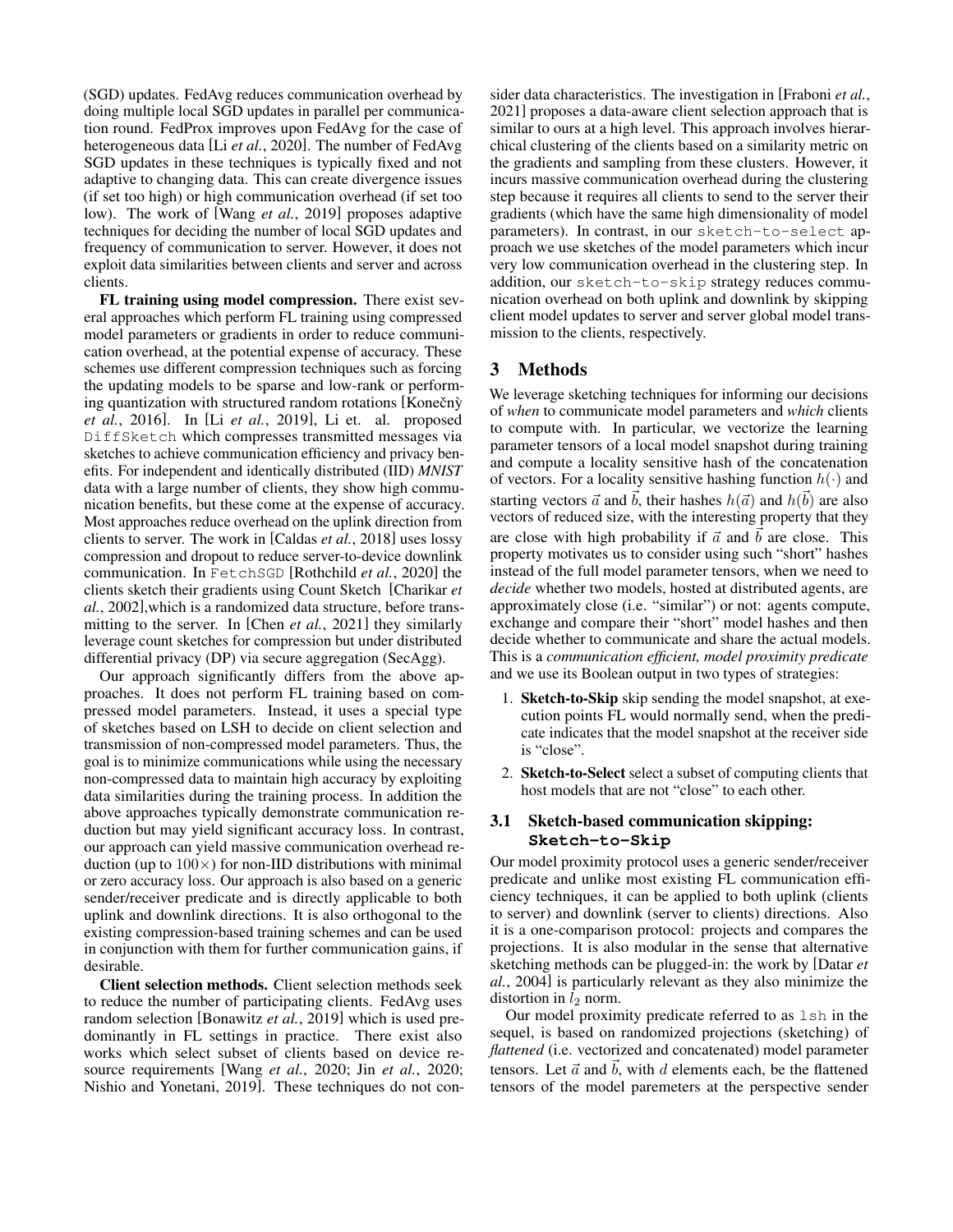and receiver sides, which we wish to compare. In lsh, the sender generates k random vectors  $\vec{r_1}, \vec{r_2}, \dots, \vec{r_k}$ , uniformly sampled from  $(-1, 1)$  for given seed s and with d elements each. The vectors are organized in a  $k \times d$  projection matrix that multiplies (projects)  $\vec{a}$  to a k element vector  $\vec{h}_a$ . The sender sends the seed  $s$  and the sketching dimension  $k$  to the receiver so that it can generate an identical projection matrix, similarly compute a projection  $\vec{h_b}$  of its  $\vec{b}$  and send  $\vec{h_b}$ to the sender. Finally the sender computes the relative norm difference of the two sketched vectors  $\|\vec{h_a} - \vec{h_b}\|_2 / \|\vec{h_b}\|_2$ : if this is smaller than the threshold parameter of this protocol, then the sender skips sending its  $\vec{a}$ .

Communication savings. The potential for communications savings is very high. When the proximity protocol decides that communication should be skipped (based on the  $\text{lsh}$  threshold parameter) only the hash of size k will have been sent instead of the full model of size d. As an example, the models in our experiments have hundreds thousands of parameters  $(d = 238, 510)$  parameters for the FCNN model and  $d = 555, 178$  for the CNN model). The proximity protocol uses a vector of dimension  $k = 100$ . This can potentially yield dramatic communication savings of the order of  $\frac{k}{d}$ , i.e. 0.04% for FCNN and 0.02% for CNN when communication is skipped. We will quantify this potential in the experiments section.

Computation complexity. The computation of the hashes involves two steps. At the beginning of training iterations, at each client, a projection matrix is constructed which requires  $O(dk)$  flops; this cost is amortized over all iterations. Then, for each iteration, this matrix is used to project the local model vector of size d at each agent, which also requires  $O(dk)$  flops, since this is dense matrix vector multiplication (matvec). The work by [\[Ailon and Chazelle, 2006;](#page-6-15) [Clarkson and Woodruff, 2017\]](#page-6-16) can further reduce the complexity in generating the projection matrix or projecting the vectors, which according to [Konečnỳ *et al.*, 2016] can be considered negligible compared to the computational complexity of local SGD training iterations within FL.

# 3.2 Sketch-based client selection: **Sketch-to-Select**

We introduce a "data-aware" scheme for client selection, where "data" corresponds to *sketches* of flattened model parameter tensors across all clients. As the last stage in iterations marked for updating the subset of selected clients (including  $c$ out of all  $n$  clients available), all  $n$  clients sketch their flattened model parameters and upload their resulting sketched vectors to the server. Then the server clusters the  $n$  sketched vectors into c clusters and randomly samples one vector per cluster. Clients for which their sketched vector was sampled are added to the new subset of selected clients.

The intention behind this scheme is the inclusion of clients hosting as diverse model parameters as possible. Parameters which are "close" will have their sketches being "close" and thus most probably they will land in the same cluster. This also means that selecting one representative model from each of c clusters - for a budget of  $c$  selected clients total - maximizes coverage of the distributed model parameter space distribution.

For sketching, we utilize the same type of randomized projection matrices as in lsh. We use ubiquitous Lloyd's al-gorithm [\[Lloyd, 1982\]](#page-6-17) for clustering our  $n$  vectors (of  $k$  elements each,  $k$  the sketching dimension) into  $c$  clusters; also k-means++ [\[Arthur and Vassilvitskii, 2007\]](#page-6-18) for initializing the coordinates of its c centroids. Interestingly,  $k$ -means++ has a analogous objective to what we are trying to do: build a set of centroids that are as far as possible from each other. So it becomes quite natural to use it for cluster initialization.

For the client slection iterations, the computation complexity for projecting is  $O(dk)$  flops per client; at server side, Lloyd's algorithm incurs an overhead of  $O(ncr)$  flops, where  $r$  is the number of rounds for centroid updates. Also, the communication complexity for uplink communication of the sketches is  $O(nk)$ .

#### 3.3 Sketch to Skip and Select FL algorithm

The FedAvg FL training algorithm [\[McMahan](#page-6-2) *et al.*, 2017] consists of multiple rounds, where each round consists of the following steps: Running SGD model updates locally at the clients for E iterations. Then randomly selecting a subset of the clients to upload their updated model parameters to the server. The server aggregates the parameters of the clients by taking their mean and sends the updated global model to all clients.

Our *Sketch to Skip and Select FL* training algorithm is shown in Algorithm [1.](#page-3-0) At a high level it is based on two ideas for modifying FedAvg as follows.

The first idea is to perform model updates (uploading local client models/aggregation/downloading global server model) only if local client models are sufficiently different than the global server model. This is achieved using the sketch-to-skip strategy between server and clients, performing skip if the model of *all* selected clients is close to the global model at the server. When model updates are skipped, no client selection takes place. This approach can be seen in Algorithm [2.](#page-3-1)

The second idea is to use sketch-to-select dataaware scheme instead of FedAvg random client selection: Once the selected clients are able to upload their models, a new client selection can occur using our data-aware sketch-to-select algorithm. This is performed by all clients sending their model sketches to the server, the server clustering clients based on the sketches, and then selecting randomly a client from each cluster. The sketch-to-select strategy takes into account the clients' data heterogeneity issue as opposed to the FedAvg random client selection strategy which is oblivious to it. This approach can be seen in Algorithm [3.](#page-4-0)

More specifically, Algorithm [1](#page-3-0) executes in multiple rounds  $0, \ldots, T-1$ . Each round starts with the sketch-to-skip Algorithm [2:](#page-3-1) the server sends the sketch of its global model to the clients; the clients update their model parameters by performing  $E$  local SGD steps, compare the updated model sketches with the global model sketch and send to server the outcome of the comparison; if *all* client models have not deviated from the global server model by more than  $\delta$ , then the server decides to skip the uplink update, aggregation and downlink update steps (lines 13, 17, 21 in Algorithm [1,](#page-3-0) respectively) and client selection step (line 19 in Algorithm [1\)](#page-3-0).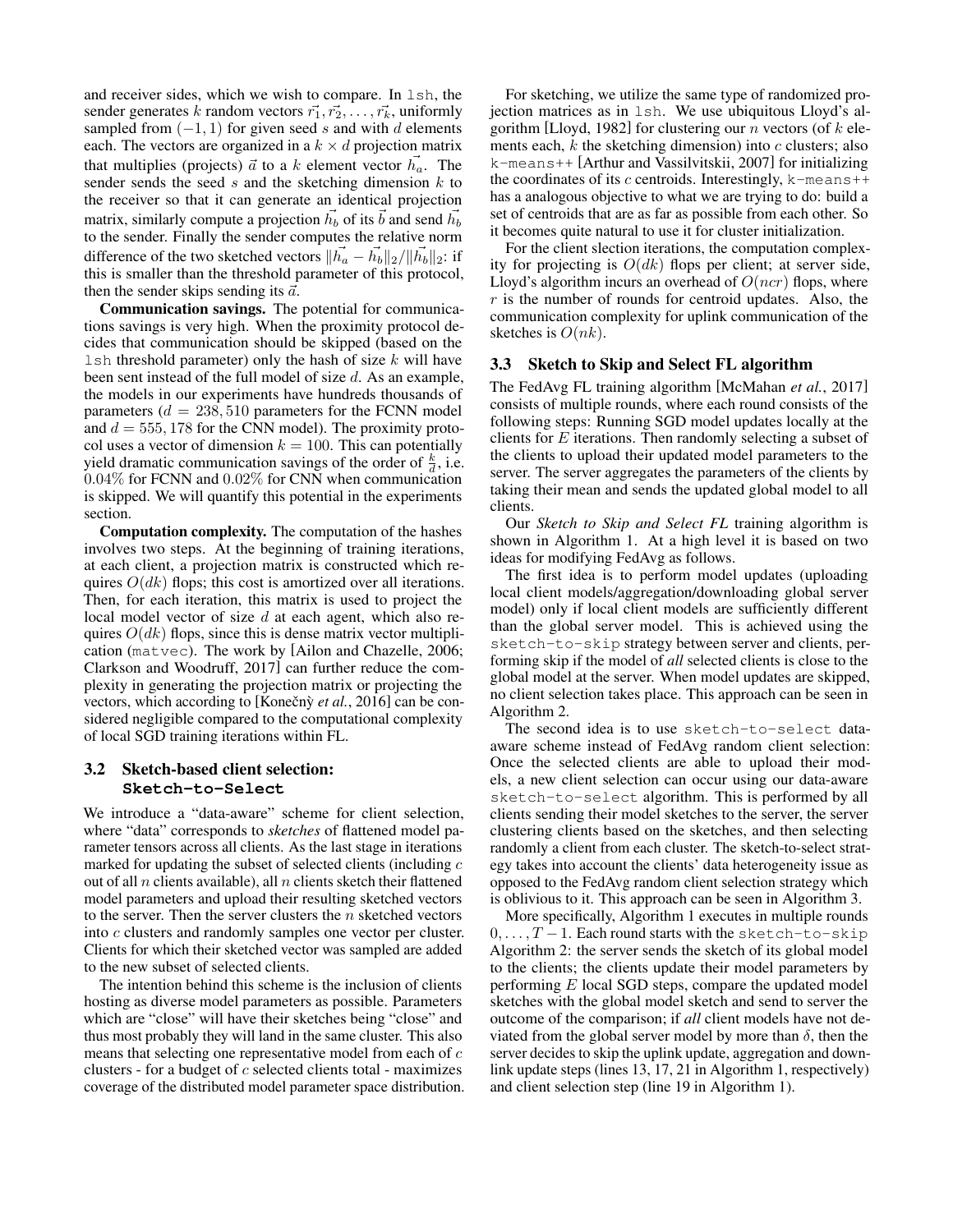Client selection (sketch-to-select Algorithm [3\)](#page-4-0) occurs at each  $j * u$ -th round, where u is a parameter and  $j = 0, 1, \ldots$ , provided that skip does not occur on that round.

<span id="page-3-0"></span>Algorithm 1 Sketch to Skip and Select FL

- 1: **Input:** number of all clients  $N$ , number of clusters  $C$ , number of rounds  $T$ , number of local updates  $E$ , learning rate  $\eta$ , skip step threshold  $\delta$ , sketching dimension k, set of client selection update steps  $\mathcal{U}_T = \{0, u, 2u, \dots, \lfloor \frac{T}{u} \rfloor u\}$
- 2: At server:
- 3: Initialize model parameters  $\bar{\mathbf{w}}^0$  and set of selected clients  $\mathcal{S}_0 = [N]$
- 4: Transmit  $\bar{\mathbf{w}}^0$  to all clients  $i \in \mathcal{S}_0$
- 5: for  $t = 0, ..., T 1$  do
- 6: Execute Sketch-to-Skip strategy (Algorithm [2\)](#page-3-1)
- 7: At clients:
- 8: for each client  $i \in S_t$  in parallel **do**
- 9: *Comment:* skip *received as in Algorithm [2](#page-3-1)*
- 10: if value of skip received from server is  $True$  then
- 11: Skip this round t: continue to round  $t + 1$
- 12: else
- 13: Transmit local model  $w_i^t$  to the server
- 14: end if
- 15: end for
- 16: Server update:

```
17:t{+}1 \leftarrow \frac{1}{|\mathcal{S}_t|}\sum_{i \in \mathcal{S}_t} \mathbf{w}_i^t
```
- 18: if  $t \in \mathcal{U}_T$  then
- 19: Execute Sketch-to-Select strategy (Algorithm [3\)](#page-4-0)
- 20: end if
- 21: Server broadcast  $\bar{\mathbf{w}}^{t+1}$  to all clients

22: end for

#### 4 Experiments

#### 4.1 Experimental setup

Datasets and Data Distributions at Different Nodes. We experiment with three datasets: the original MNIST (referred to as *MNIST-O*) [\[LeCun](#page-6-19) *et al.*, 1998], Fashion-MNIST (referred to as *MNIST-F*) [Xiao *et al.*[, 2017\]](#page-7-0) and CIFAR-10 [\[Krizhevsky,](#page-6-20) [2009\]](#page-6-20). We consider two different ways of distributing the data into different nodes for each of the datasets. In Case 1, each data sample is randomly assigned to a node, thus each node has uniform (but not full) information. In Case 2, all the data samples in each node have the same label<sup>[1](#page-3-2)</sup>. This represents the case where each node has non-uniform (non-IID) information, because the entire dataset has samples with multiple different labels.

Models. For *MNIST-O* and *MNIST-F* we train deep fully connected neural network (FCNNs) and for *CIFAR-10* deep convolutional neural networks  $(CNNs)$ .<sup>[2](#page-3-3)</sup> We use stochastic gradient descent (SGD) for training FCNNs and CNNs. The

### <span id="page-3-1"></span>Algorithm 2 Sketch-to-Skip strategy

1: At server:

- 2:  $\bar{\mathbf{h}}^t \leftarrow$  Flatten and sketch global model  $\bar{\mathbf{w}}^t; \bar{\mathbf{h}}^t \in \mathbb{R}^k$
- 3: Transmit  $\bar{\mathbf{h}}^t$  to all clients  $\widetilde{i} \in \mathcal{S}_t$
- 4: At clients:
- 5: for each client  $i \in S_t$  in parallel **do**
- 6:  $\mathbf{w}_{i,t}^0 \leftarrow \bar{\mathbf{w}}^t$
- 7: **for**  $j = 0, ..., E 1$  **do**
- 8:  $g_i(\mathbf{w}_{i,t}^j) \leftarrow \nabla f_i(\mathbf{w}_{i,t}^j)$
- 9:  $\mathbf{w}_{i,t}^{j+1} \leftarrow \mathbf{w}_{i,t}^j \eta g_i(\mathbf{w}_{i,t}^j)$
- 10: end for
- 11:  $\mathbf{w}_i^t \leftarrow \mathbf{w}_{i,t}^E$
- 12:  $\overline{\mathbf{h}}_i^t \leftarrow$  Flatten and sketch local model  $\mathbf{w}_i^t$ ;  $\overline{\mathbf{h}}_i^t \in \mathbb{R}^k$
- 13:  $skip_i \leftarrow$  False
- 14: **if**  $\|\dot{\bar{\mathbf{h}}}_{i}^{t} \bar{\mathbf{h}}^{t}\|_{2} / \|\bar{\mathbf{h}}^{t}\|_{2} < \delta$  then
- 15:  $skip_i \leftarrow True$ <br>16: **end if**
- end if
- 17: Transmit  $\sinh i$  to server
- 18: end for
- 19: At Server:
- 20: skip  $\leftarrow$  False
- 21: **if**  $\text{skip}_i$  is True for *all*  $i \in \mathcal{S}_t$  then
- 22:  $skip \leftarrow$  True
- 23: end if
- 24: Transmit skip to all clients  $i \in S_t$

loss function is cross-entropy on cascaded linear and nonlinear transforms [\[Goodfellow](#page-6-21) *et al.*, 2016].

Training and Control Parameters. For local training at each client, we use a static learning rate of  $\eta = 0.05$  for *MNIST-O* and *MNIST-F* and  $\eta = 0.01$  for *CIFAR-10*. The mini-batch size is  $B = 100$ . We train for  $T = 1000$  rounds. We simulate a client-server FL system of  $N = 50$  clients using synchronous  $E = 1$  steps of distributed gradient descent [Chen *et al.*[, 2016\]](#page-6-22) and select  $C = 10$  (out of the 50) clients for the client selection runs. Selected clients are then elected every  $u = 100$  iterations (frequency of client selection) for all applicable cases. For the sketching dimension  $k$ , we use the values of 100 and 10 for sketch-based communication skipping and client selection, respectively.

Comparison Baseline. We compare our methods against FedAvg [\[McMahan](#page-6-2) *et al.*, 2017] with the same training and control parameters  $(\eta, E, B, T, N, C)$  as above.

Metrics. We collect downlink and uplink communication volumes during training and the accuracy value at its end, for all attempted combinations and setup parameters (proximity primitives, thresholds and client selection intervals when in client selection mode). Then we compute the *percent relative error* 100  $*(x - y)/y\%$  for the accuracy (where x is the classification accuracy of our method and  $y$  of the comparison

<span id="page-3-2"></span><sup>&</sup>lt;sup>1</sup>When there are more labels than nodes, each node may have data with more than one label, but the number of labels at each node is no more than the total number of labels divided by the total number of nodes rounded tothe next integer

<span id="page-3-3"></span><sup>&</sup>lt;sup>2</sup>The FCNN has 3 layers with the following structure:  $784 \times 300$ 

Fully Connected  $\rightarrow$  300  $\times$  10 Fully Connected  $\rightarrow$  Softmax. The CNN has 9 layers with the following structure [\[Tensorflow, 2020\]](#page-6-23):  $5 \times 5 \times 32$  Convolutional  $\rightarrow 2 \times 2$  MaxPool  $\rightarrow$  Local Response Normalization  $\rightarrow$  5  $\times$  5  $\times$  32 Convolutional  $\rightarrow$  Local Response Normalization  $\rightarrow$  2  $\times$  2 MaxPool  $\rightarrow$  2048  $\times$  256 Fully connected  $\rightarrow$  256  $\times$  10 Fully connected  $\rightarrow$  Softmax.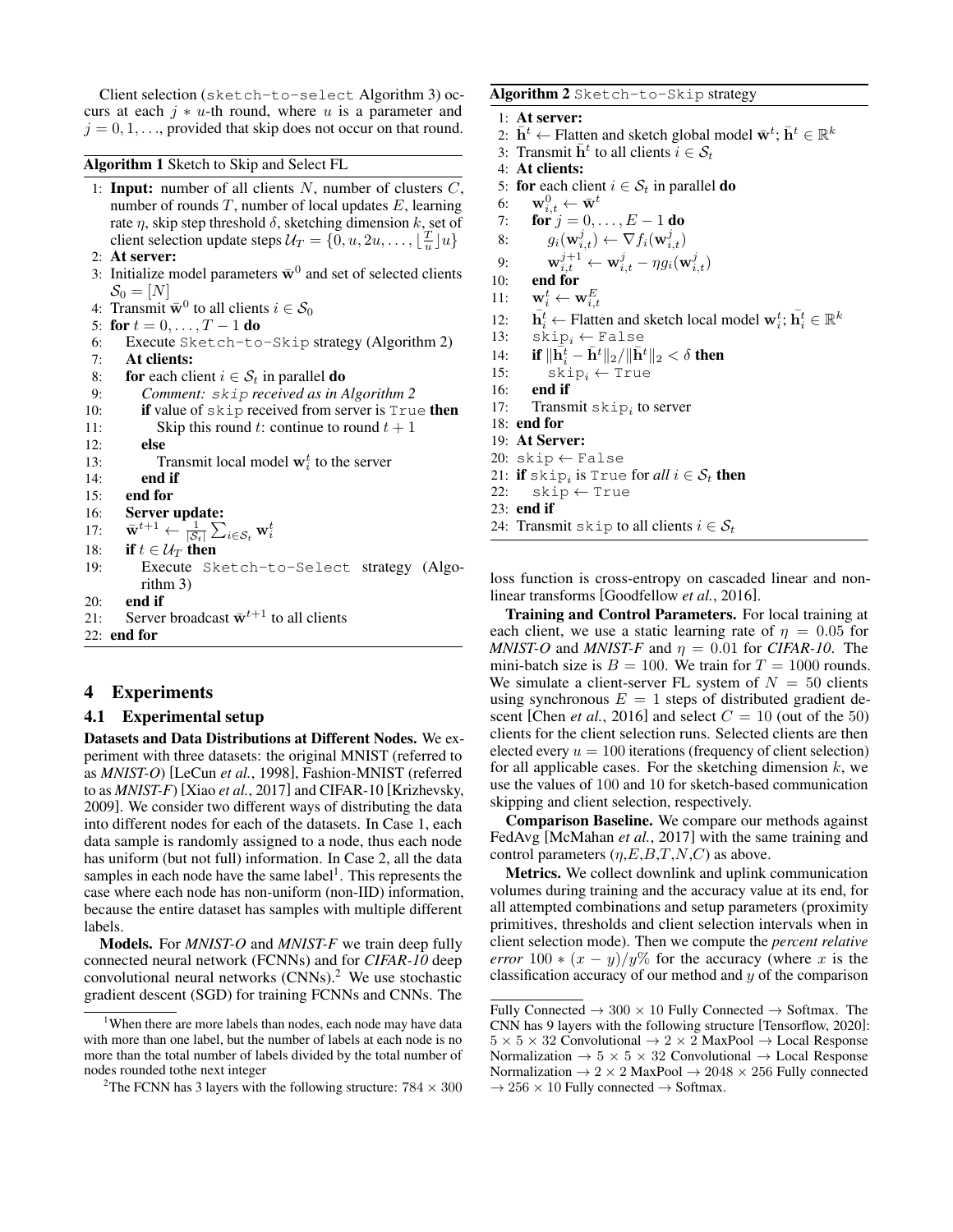<span id="page-4-0"></span>Algorithm 3 Sketch-to-Select strategy

#### 1: At clients:

- 2:  $\mathbf{h}_i^t \leftarrow$  All clients  $i \in [N] \setminus \mathcal{S}_t$  flatten and sketch their local models  $\mathbf{w}_{i,t}$
- 3: All clients  $i \in [N]$  transmit their local model sketches  $\overline{\mathbf{h}}_i^t$ to the server
- 4: At server:
- 5: Server computes clusters  $A^t := \{A_1^t, \ldots, A_C^t\}$  from  $\overline{\mathbf{h}}_i^t$ ,  $i \in [N]$  using Lloyd's algorithm with k-means++ initialization
- 6: Server samples  $S_t \in [N]$  by drawing one client from each cluster  $A_i^t$ ,  $i \in [C]$  uniformly at random
- 7: Server broadcasts  $\bar{\mathbf{w}}^{t+1}$  to sampled clients

baseline), also referred as *accuracy increase* and the *percent ratio*  $100 \times x/y$  for the downlink and uplink communication volumes (where  $x$  refers to our method and  $y$  to the comparison baseline), also referred to as *overhead ratio*[3](#page-4-1) .

#### 4.2 Results

Figure [1](#page-4-2) depicts the communication savings (overhead ratio) vs. accuracy increase obtained with our proximity primitive and client selection strategies, with respect to the FedAvg with random client selection baseline, for various parameter settings of our strategies on the 6 configurations. We observe that for each configuration there exist several parameter settings that yield very low uplink/downlink overhead ratios (10% or much lower) and small negative (-5%) or positive accuracy increase.

Figure [2](#page-5-0) shows boxplot statistics for accuracy increase, downlink and uplink overhead ratio for each configuration in Figure [1.](#page-4-2) We observe that the median overhead ratio across the six configurations ranges between [0.21%, 28.28%]  $([476x, 3.5x]$  savings) for downlink and  $[0.57\%, 31.25\%]$  $([175x, 3.2x]$  savings) for uplink communication. Median accuracy increase ranges between [−6.47%, 34.22%] across the 6 configurations. For example, in CIFAR-10 Case 2 configuration, the median overhead ratio (across all lsh parameter settings we used) for downlink is 0.21% (476x savings) and for uplink 0.57% (175x savings) while median accuracy increase is 5.6%.

Figure [3](#page-5-1) compares the accuracy profiles of our approach for a selected parameter set and FedAvg with random client selection baseline for each of the 6 configurations. In 5/6 configurations our approach yields higher accuracy and in CIFAR-10, Case 1 it is tracking closely the baseline accuracy. A few more interesting observations are in place.

Our approach exhibits a step-wise accuracy evolution. This is due to skipping sharing model parameters during some iterations until the models become different enough to resume sharing. Essentially the number of steps equals the number of

<span id="page-4-2"></span>

Figure 1: Overhead ratio for downlink (top panel) and uplink (bottom panel) communication (vertical axis) vs accuracy increase (horizontal axis). Baseline is FedAvg with random client selection.

total iterations minus the number of iterations where communication was skipped.

Random client selection accuracy profiles are "oscillatory" for Case 2 distribution (Figure [3,](#page-5-1) bottom row.) Random client selection will select clients without taking into account the latent affinity in the local models for some of the labels. In contrast, our client selection will group affine clients and select a single representative from the group, thus ensuring that affine clients will not be selected for the same selection interval (in the limit: avoid repetition of samples) and save their spot for inclusion of models that are not close (in the limit: include new samples). Therefore, our sketchbased client selection results in stable accuracy profiles for these cases and this reflects the crucial role of clustering as a mechanism to diversify.

*MNIST-F* gets significant accuracy boost in addition to communication savings (middle panes in Figure [3.](#page-5-1)) Effectively, sketching seems to be providing a mechanism to escape suboptimal descent paths during training for some datasets.

### 5 Conclusions

Sketching has been used in FL to compress model representations prior to sending, with the intention to directly mix the compressed representation into the computation of the model update at the receiving side [Konečnỳ *et al.*, 2016]. In our work, different sketches based on locality sensitive hashing

<span id="page-4-1"></span><sup>3</sup>A positive (negative) *accuracy increase* means that our method attains better (worse) accuracy than the baseline, by the indicated percent, so *the more positive the better*. Similarly 1%, 5%, 10%, 50% *overhead ratio* values correspond to 100×, 20×, 10×, 2× communication savings compared to baseline, respectively: *the smaller the better*, with the baseline at 100%.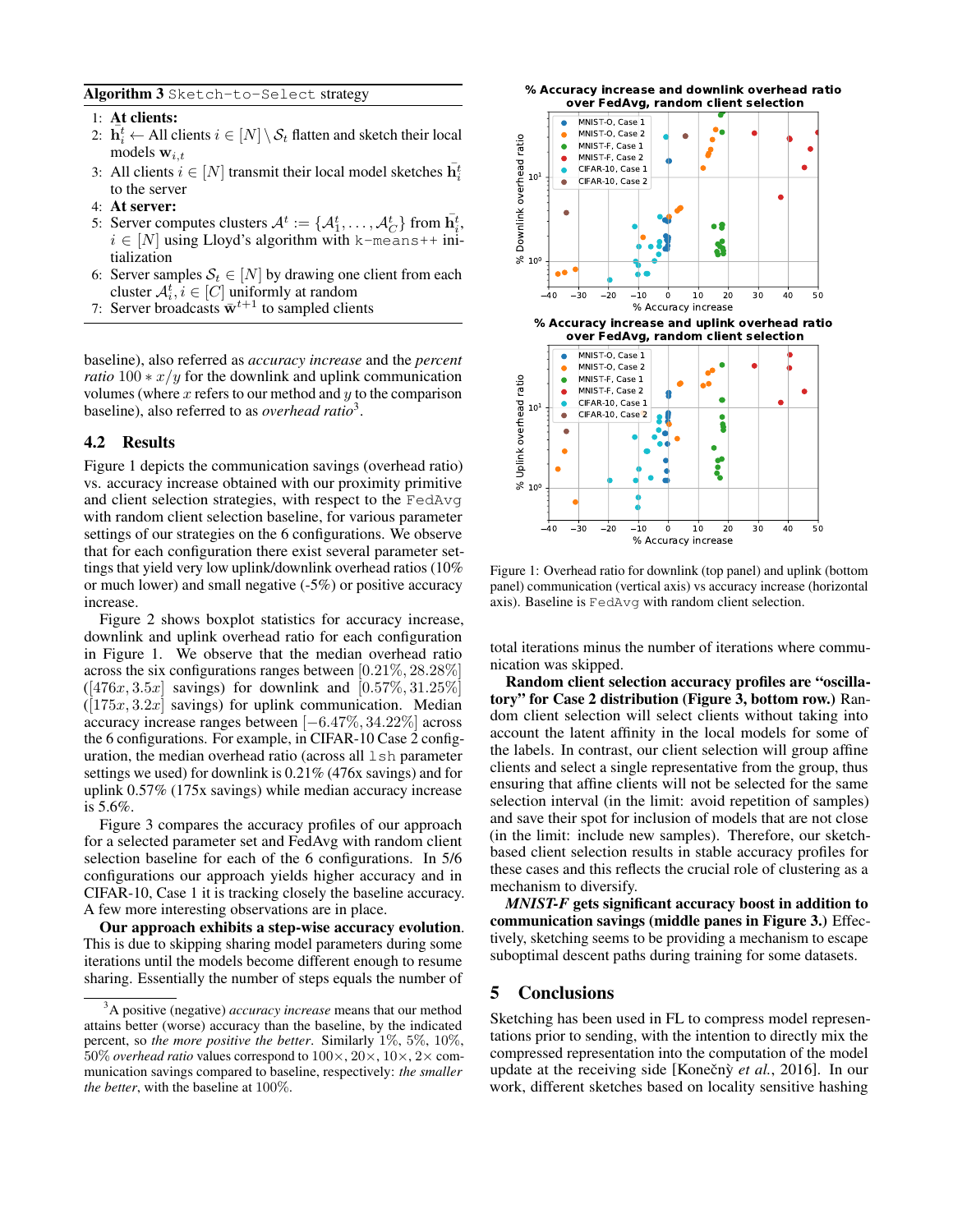<span id="page-5-0"></span>

<span id="page-5-1"></span>Figure 2: Box plots for accuracy increase (left panel) and overhead ratio for downlink (middle panel) and uplink (right panel) communication for various dataset and distribution combinations as in Figure [1.](#page-4-2) Baseline is FedAvg with random client selection.



Figure 3: Classification accuracy with client selection: Case 1 (top row); Case 2 (bottom row).

are used in completely orthogonal and indirect ways: to decide whether communicating the model should occur in the first place and which clients to engage in the computation. We have empirically demonstrated that this approach can massively reduce downlink and uplink communication volumes by factors order of  $100 \times$  or more with minor degradation or even increase of the accuracy of the trained model. We also empirically identified cases where, in contrast to the baseline, our strategies provide a mechanism to escape suboptimal descent paths and can yield smooth accuracy profiles for non-IID data distributions.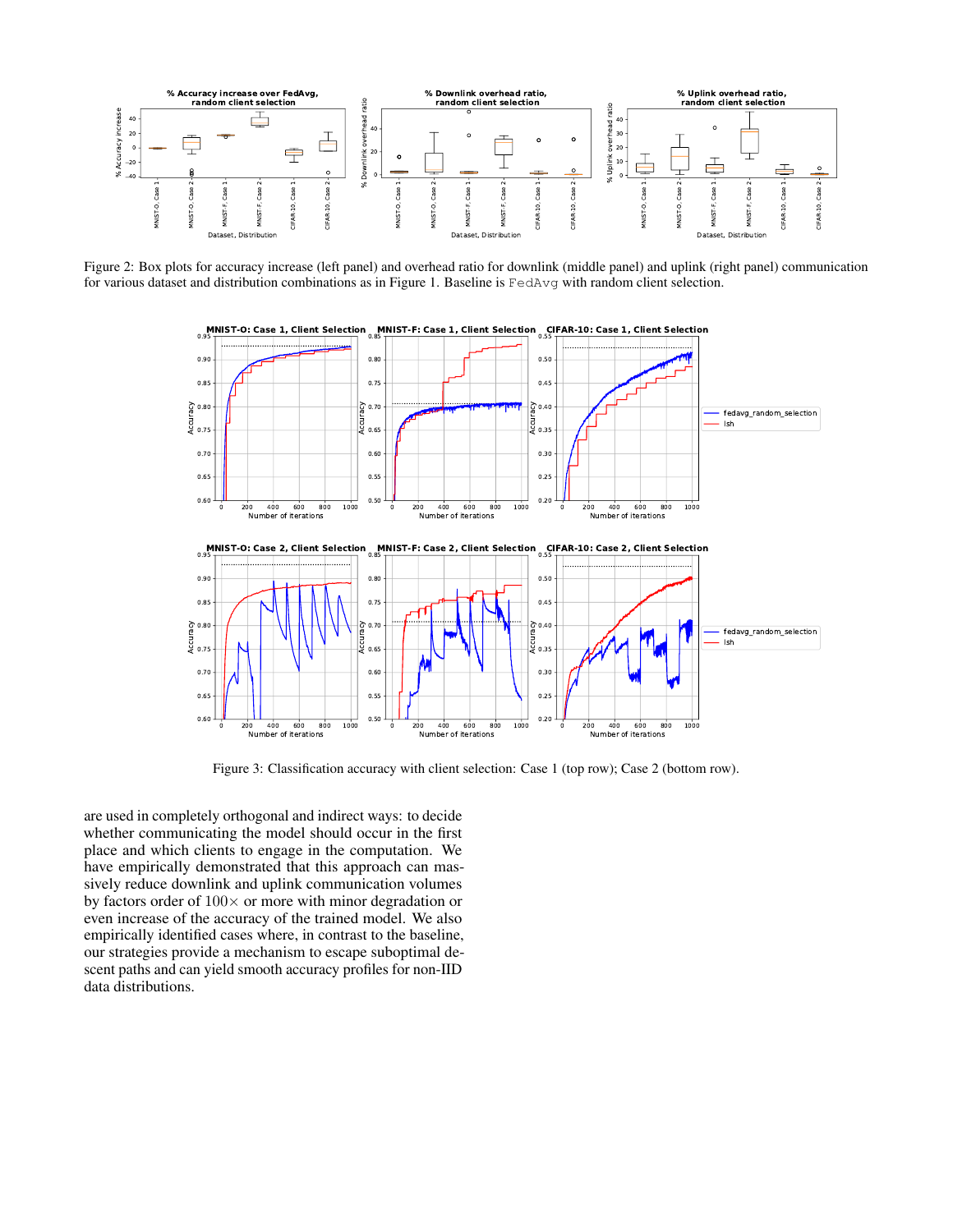# References

- <span id="page-6-15"></span>[Ailon and Chazelle, 2006] Nir Ailon and Bernard Chazelle. Approximate nearest neighbors and the fast johnsonlindenstrauss transform. In *Proceedings of the thirty-eighth annual ACM symposium on Theory of computing*, pages 557–563, 2006.
- <span id="page-6-18"></span>[Arthur and Vassilvitskii, 2007] David Arthur and Sergei Vassilvitskii. k-means++: the advantages of careful seeding. In *Proceedings of the eighteenth annual ACM-SIAM symposium on Discrete algorithms*, pages 1027–1035. Society for Industrial and Applied Mathematics, 2007.
- <span id="page-6-0"></span>[Bonawitz *et al.*, 2019] Keith Bonawitz, Hubert Eichner, Wolfgang Grieskamp, Dzmitry Huba, Alex Ingerman, Vladimir Ivanov, Chloe Kiddon, Jakub Konečný, Stefano Mazzocchi, H Brendan McMahan, et al. Towards federated learning at scale: System design. In *Systems and Machine Learning (SysML) Conference*, 2019.
- <span id="page-6-6"></span>[Caldas *et al.*, 2018] Sebastian Caldas, Jakub Konečny, H Brendan McMahan, and Ameet Talwalkar. Expanding the reach of federated learning by reducing client resource requirements. *arXiv preprint arXiv:1812.07210*, 2018.
- <span id="page-6-8"></span>[Charikar *et al.*, 2002] Moses Charikar, Kevin Chen, and Martin Farach-Colton. Finding frequent items in data streams. In *International Colloquium on Automata, Languages, and Programming*, pages 693–703. Springer, 2002.
- <span id="page-6-22"></span>[Chen *et al.*, 2016] Jianmin Chen, Rajat Monga, Samy Bengio, and Rafal Jozefowicz. Revisiting distributed synchronous sgd. In *International Conference on Learning Representations Workshop Track*, 2016.
- <span id="page-6-9"></span>[Chen *et al.*, 2021] Wei-Ning Chen, Christopher A Choquette-Choo, and Peter Kairouz. Communication efficient federated learning with secure aggregation and differential privacy. In *NeurIPS 2021 Workshop Privacy in Machine Learning*, 2021.
- <span id="page-6-16"></span>[Clarkson and Woodruff, 2017] Kenneth L Clarkson and David P Woodruff. Low-rank approximation and regression in input sparsity time. *Journal of the ACM (JACM)*, 63(6):1–45, 2017.
- <span id="page-6-14"></span>[Datar *et al.*, 2004] Mayur Datar, Nicole Immorlica, Piotr Indyk, and Vahab S Mirrokni. Locality-sensitive hashing scheme based on p-stable distributions. In *Proceedings of the twentieth annual symposium on Computational geometry*, pages 253–262, 2004.
- <span id="page-6-13"></span>[Fraboni *et al.*, 2021] Y. Fraboni, R. Vidal, L. Kameni, and M. Lorenzi. Clustered sampling: Low-variance and improved representativity for clients selection in federated learning. In *Proc. International Conference on Machine Learning*, 18–24 Jul 2021.
- <span id="page-6-21"></span>[Goodfellow *et al.*, 2016] Ian Goodfellow, Yoshua Bengio, Aaron Courville, and Yoshua Bengio. *Deep learning*, volume 1. MIT press Cambridge, 2016.
- <span id="page-6-11"></span>[Jin *et al.*, 2020] Yibo Jin, Lei Jiao, Zhuzhong Qian, Sheng Zhang, Sanglu Lu, and Xiaoliang Wang. Resource-efficient and convergence-preserving online participant selection in

federated learning. In *IEEE International Conference on Distributed Computing Systems (ICDCS)*, 2020.

- <span id="page-6-1"></span>[Konečnỳ et al., 2016] Jakub Konečnỳ, H Brendan McMahan, Felix X Yu, Peter Richtárik, Ananda Theertha Suresh, and Dave Bacon. Federated learning: Strategies for improving communication efficiency. In *NeurIPS Workshop on Private Multi-Party Machine Learning*, 2016.
- <span id="page-6-20"></span>[Krizhevsky, 2009] Alex Krizhevsky. Learning multiple layers of features from tiny images. Technical report, University of Toronto, 2009.
- <span id="page-6-19"></span>[LeCun *et al.*, 1998] Yann LeCun, Léon Bottou, Yoshua Bengio, and Patrick Haffner. Gradient-based learning applied to document recognition. *Proceedings of the IEEE*, 86(11):2278–2324, 1998.
- <span id="page-6-5"></span>[Li *et al.*, 2019] Tian Li, Zaoxing Liu, Vyas Sekar, and Virginia Smith. Privacy for free: Communication-efficient learning with differential privacy using sketches. *arXiv preprint arXiv:1911.00972*, 2019.
- <span id="page-6-3"></span>[Li *et al.*, 2020] Tian Li, Anit Kumar Sahu, Manzil Zaheer, Maziar Sanjabi, Ameet Talwalkar, and Virginia Smith. Federated optimization in heterogeneous networks. In *Machine Learning and Systems (MLSys) Conference*, 2020.
- <span id="page-6-17"></span>[Lloyd, 1982] Stuart Lloyd. Least squares quantization in pcm. *IEEE transactions on information theory*, 28(2):129– 137, 1982.
- <span id="page-6-2"></span>[McMahan *et al.*, 2017] Brendan McMahan, Eider Moore, Daniel Ramage, Seth Hampson, and Blaise Aguera y Arcas. Communication-efficient learning of deep networks from decentralized data. In *Artificial Intelligence and Statistics*, pages 1273–1282, 2017.
- <span id="page-6-12"></span>[Nishio and Yonetani, 2019] Takayuki Nishio and Ryo Yonetani. Client selection for federated learning with heterogeneous resources in mobile edge. In *IEEE International Conference on Communications (ICC)*, pages 1–7, 2019.
- <span id="page-6-7"></span>[Rothchild *et al.*, 2020] Daniel Rothchild, Ashwinee Panda, Enayat Ullah, Nikita Ivkin, Ion Stoica, Vladimir Braverman, Joseph Gonzalez, and Raman Arora. Fetchsgd: Communication-efficient federated learning with sketching. In *International Conference on Machine Learning*, pages 8253–8265. PMLR, 2020.

<span id="page-6-23"></span>

| [Tensorflow, 2020] Tensorflow.                   |        |         | Con-             |
|--------------------------------------------------|--------|---------|------------------|
| volutional                                       | neural | network | $(\text{cnn})$ . |
| https://www.tensorflow.org/tutorials/images/cnn, |        |         | 2020.            |
| Online.                                          |        |         |                  |

- <span id="page-6-4"></span>[Wang *et al.*, 2019] Shiqiang Wang, Tiffany Tuor, Theodoros Salonidis, Kin K Leung, Christian Makaya, Ting He, and Kevin Chan. Adaptive federated learning in resource constrained edge computing systems. *IEEE Journal on Selected Areas in Communications*, 37(6):1205–1221, 2019.
- <span id="page-6-10"></span>[Wang *et al.*, 2020] Hao Wang, Zakhary Kaplan, Di Niu, and Baochun Li. Optimizing federated learning on non-iid data with reinforcement learning. In *IEEE Conference on Computer Communications (INFOCOM)*, pages 1698– 1707, 2020.